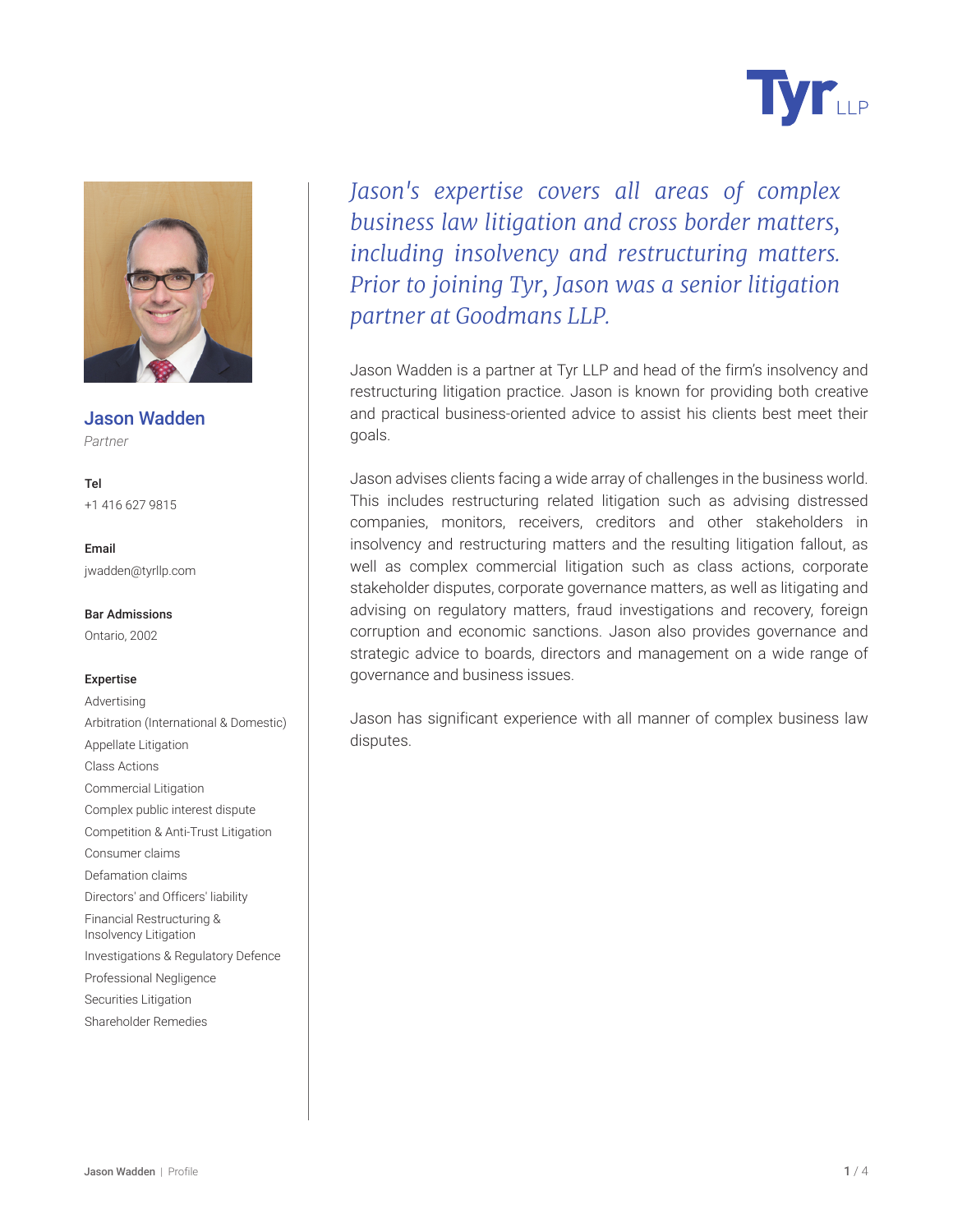

## Jason Wadden

*Partner*

Tel +1 416 627 9815

Email jwadden@tyrllp.com

#### **Office**

488 Wellington Street West Suite 300-302 Toronto, Ontario M5V 1E3

# REPRESENTATIVE WORK

### Commercial Litigation

- a financial services regulator in its regulatory enforcement of a large financial services company and resulting fraud and civil litigation claims against former management, directors, professionals and others
- shareholder group in dispute with company founder who engaged in fraudulent and oppressive conduct
- the trustee in bankruptcy and investor protection fund in the bankruptcy of a securities firm and resulting litigation against the former officers and others
- the court-appointed Monitor of Nortel Networks in its cross-border litigation concerning multi-billion claims and various pension-related matters
- defence of a charity to a class-proceeding and concurrent CCAA process
- representing bondholders in complex litigation within CCAA proceedings in mining industry
- directors and others in regulatory and civil matters arising from the collapse of a network of companies
- the court-appointed liquidators of various insurance companies
- the liquidator in the largest liquidation of a credit union in Ontario and the resulting litigation against the former officers, directors, auditors and others
- a company in its efforts to recover damages for fraud from a former partner and officer, including cross-border asset freezing and recovery orders
- the asset-backed bank lenders in the insolvency proceedings involving Sears Canada
- the court-appointed monitor in the insolvency proceedings of Target Canada in respect of various claims against the company
- various companies in advising on foreign corruption matters under the Corruption of Foreign Public Officials Act and similar legislation
- purchasers and vendors in disputes arising from the sale of businesses, including disputes regarding misrepresentations and earn-out agreements
- the receivers appointed by a foreign bank for the protection and recovery of assets in a cross-border fraud perpetrated by a former client
- a bank in litigation concerning the liability of various banks for having accepted cheques in what was then Canada's largest fraud scheme
- various stakeholders in numerous other insolvency proceedings, including Arc Productions, Cash Store, Urbancorp, Frontera Copper, Primus, SemCanada, Allen-Vanguard, Chemtura, Calpine, Ivaco, Cotton-Ginny, and Muscletech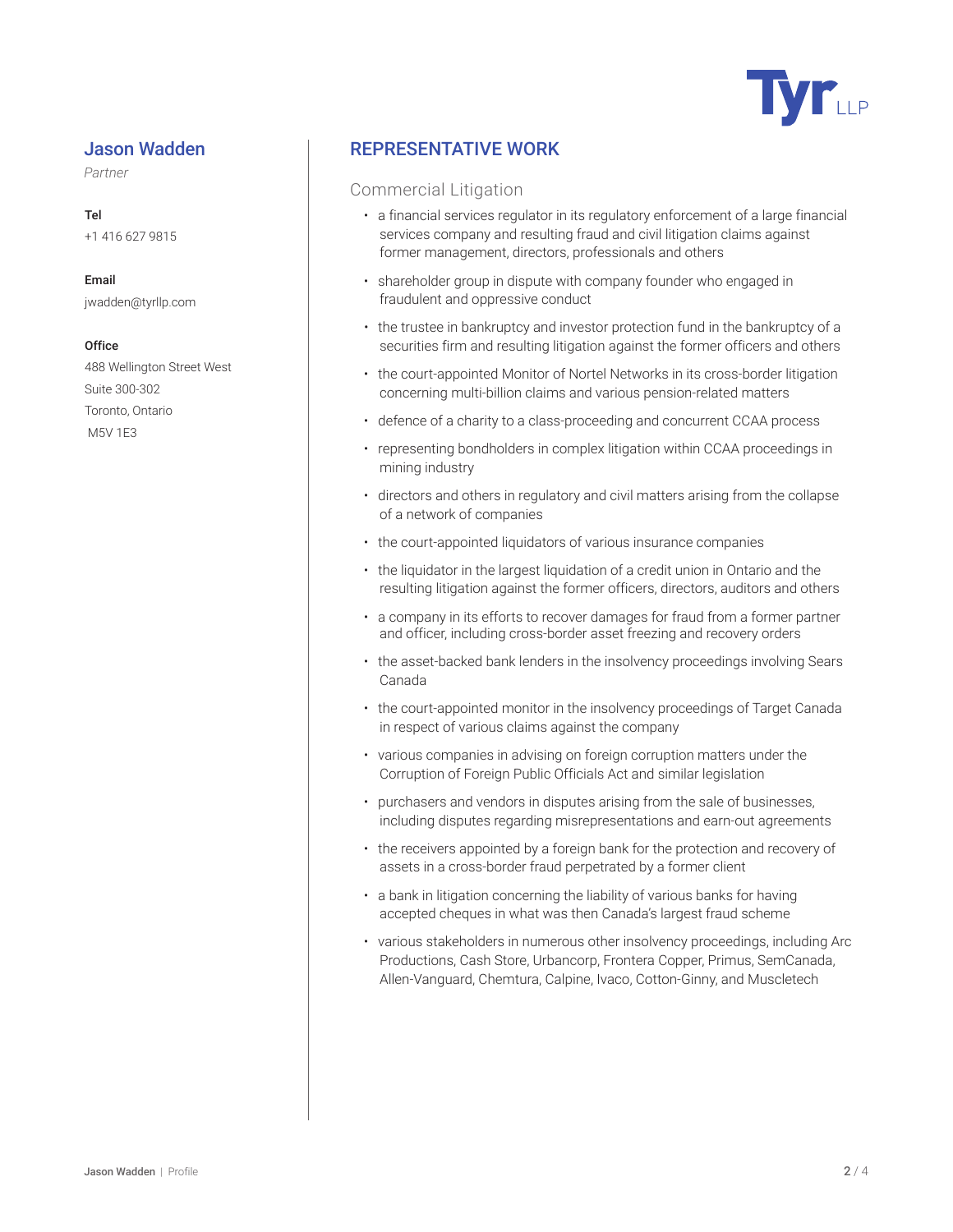

## Jason Wadden

*Partner*

Tel +1 416 627 9815

Email jwadden@tyrllp.com

#### **Office**

488 Wellington Street West Suite 300-302 Toronto, Ontario M5V 1E3

# ABOUT

#### **RECOGNITIONS**

*Ranked in Lexpert and Best Lawyers for corporate commercial and insolvency litigation*

#### COMMUNITY INVOLVEMENT

|       | <b>Current:</b> Council Member: ProAction Cops & Kids (Halton Chapter)    |
|-------|---------------------------------------------------------------------------|
| Past: | Chair/Vice-Chair, Advocates' Society Insolvency Litigation Practice Group |

#### BOARD MEMBERSHIPS

Current: Director, Halton Police Foundation

Past: Member, Halton Regional Police Service Board Director, Ontario Association of Police Service Boards Director, Mississauga-Halton Local Health Integration Network Director, Big Brothers Big Sisters of Halton

#### PUBLICATIONS

Bill 27 Prohibition on Non-Competition Clauses in Ontario Employment Contracts Amended to Include Exception for Executives (December-03-2021)

Ontario Introduces Legislation Prohibiting Non-Competition Clauses in Employment Contracts and Requiring Right-to-Disconnect Policies for Employees (October-27-2021) Canada's Anti-money Laundering, Terrorism Financing and Economic Sanction Regimes (March-30-2021)

Virtual Currency Dealers Must Register as MSBs by June 1, 2020: Important Changes to Canada's Anti-Money Laundering Regime (April-16-2020)

Nortel's litigation legacy: The truly cross-border trial and other lessons for the future Advocates Society Journal: June-13-2019

Supreme Court of Canada Refuses Leave to Appeal on Insider Trading and Tipping Restrictions Case (December-19-2018)

Supreme Court Gives Green Light to Pan-Canadian Securities Regulator (November-12-2018)

Transfer Pricing: Considerations for U.S. Multinationals (October-22-2018)

U.S. Appeals Court Clarifies Jurisdictional Limits of FCPA (October-02-2018)

Canada Adopts New "Remediation Agreement" Regime to Address Corporate Crime (September-26-2018)

Social Media Evidence in Litigation: Finding It and Using It (February-13-2018)

"Facilitation Payments" Exception Repealed under the Corruption of Foreign Public Officials Act (November-06-2017)

Court of Appeal Ruling Endorses Aggregate Damages Awards in Class Proceedings and Provides Guidance to Consumer Protection Act Misrepresentation Claims (February-29-2016)

Canadian Federal Government Proposes Amendments to Anti-Money Laundering Regulations (July-20-2015)

Canadian Federal Government Moderates "Integrity Framework" Penalties (July-13-2015)

RCMP Investigates Canadian Mining Company For Alleged Bribery Offences Under the CFPOA (June-08-2015)

Canadian Foreign Anti-Bribery Law (April-24-2015)

OSC Releases Decision in Tipping and Insider Trading Case (March-27-2015)